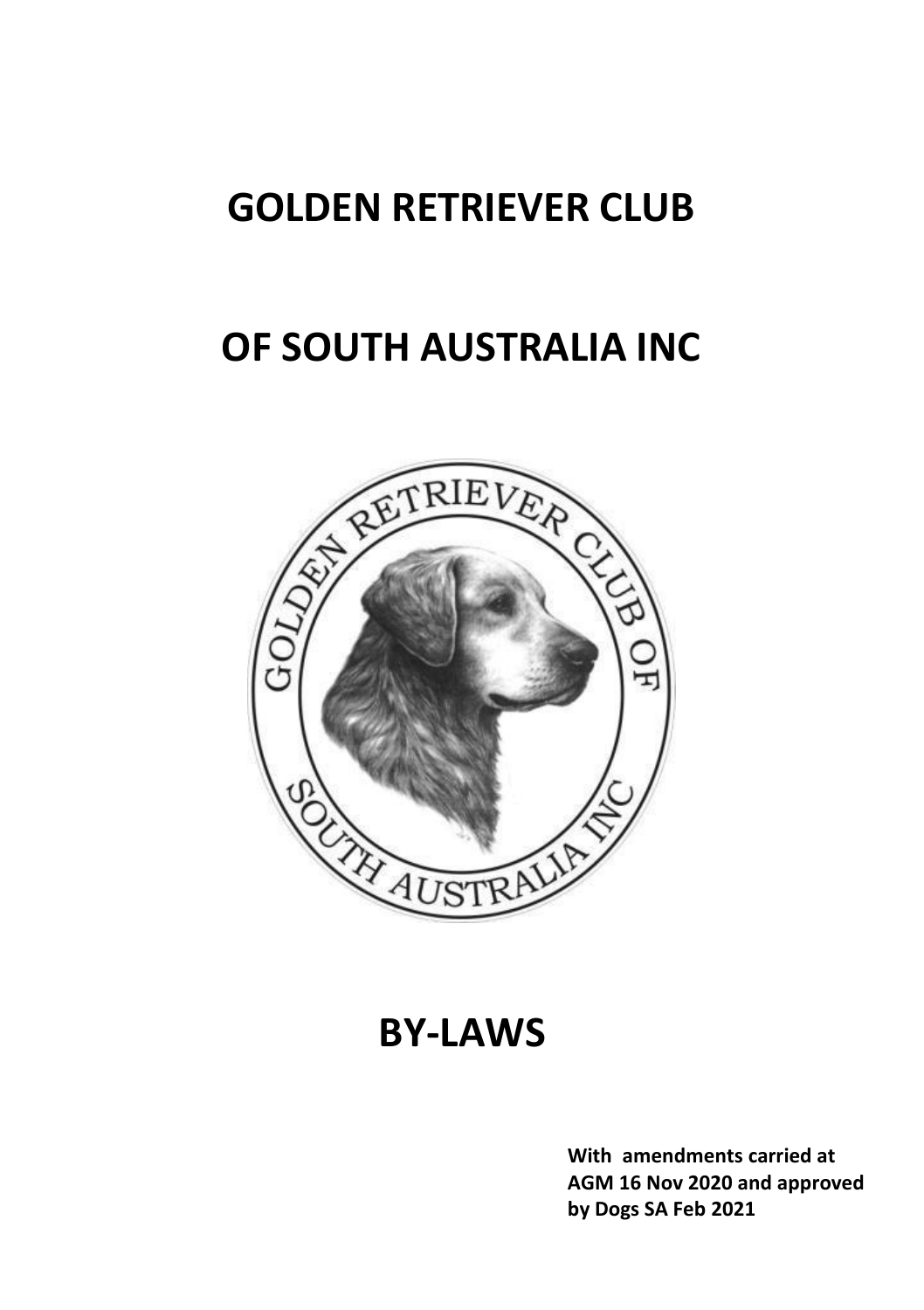## **GOLDEN RETRIEVER CLUB OF SOUTH AUSTRALIA INC.**

#### **BYLAWS**

#### **BY LAW NO. 1**

Any breeders who wish to have puppies listed on the club's puppy enquiry list and those who wish to appear on the breeders list must comply with the GRCSA Code of Ethics and the following :

- (1) must be a financial member of the club for a minimum of two (2) consecutive years.
- (2) must complete and submit to the Secretary of the club an appropriate Application Form to be listed on either the puppy enquiry list and/or the breeders list.
- (3) all members' breeding stock and any other stock used by them (such as Stud Dogs) must have completed the following hereditary testing PRIOR to any matings taking place:
	- a) Have been DNA tested for PRA 1 & PRA 2, or is clear by parentage for one generation. Where a dog is a carrier for either PRA 1 or PRA 2 it will only be mated to a dog that is clear of the same PRA, to ensure there can be no affected puppies from the mating. In the case of frozen semen from an untested dog it is expected that the semen shall be used only on a clear bitch.
	- b) Have been Hip & Elbow scored by an approved scorer under the ANKC CHEDS scheme, or in the case of frozen semen a recognised scheme by the kennel control in the country where the dogs resides. Breeders shall aspire to only breed from dogs/bitches that have a hip score equal to or lower than the breed average.
	- c) Have a Clear Heart Certificate from a registered Veterinary Cardiologist specialist when the dog is resident in Australia.
	- d) Hold a Clear Eye Certificate for Hereditary Cataract and PRA from a registered Veterinary Ophthalmologist that has been undertaken within 12 months prior to a mating. In the case of frozen semen the sire will have a current Clear Eye Certificate at the time of collection of the semen.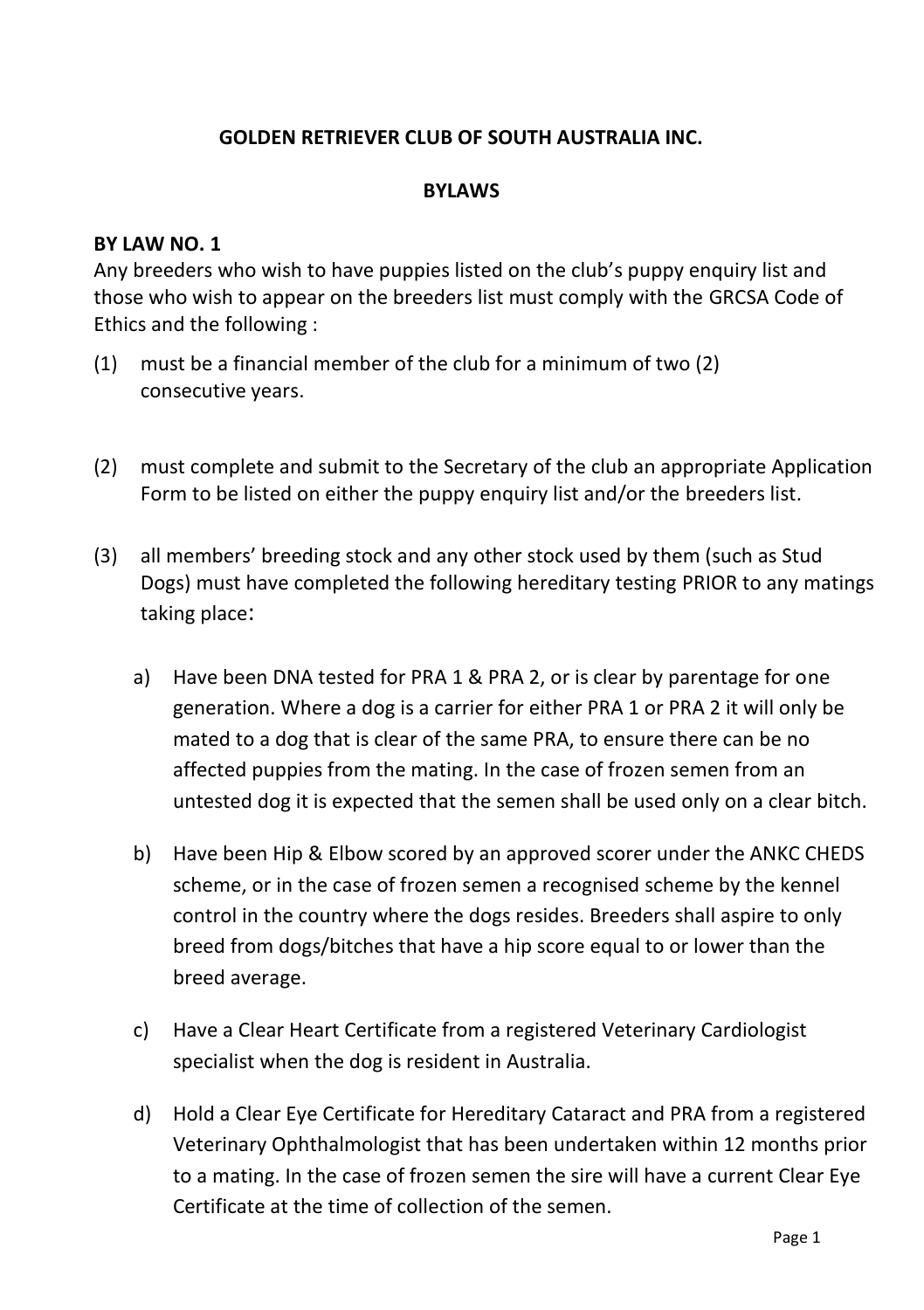- e) Members shall not allow any bitch owned by them to be mated under 18 months of age, or allow their stud dog to be mated to any bitch under 18 months of age.
- f) Breeders when evaluating the implications of a dogs health screening results, shall also ensure they give equal consideration to the important factors such as temperament, genetic diversity, conformation and general health of the dog when planning their litters.
- (4) must supply on request copies of all relevant health testing certificates / documents as required by the Code of Ethics.
- (5) must register every litter and every puppy with the SA Canine Association or similar body in the state where they reside.
- (6) the club will take no responsibility for the listing of puppies, for the sale of puppies resulting from the listing nor from puppies sold from breeders who appear on the breeders List.

## **Reciprocal Rights between GRC Clubs**

- (7) The member(s) resides in the State or Territory of the Club for which they are seeking exemption.
- (8) The member(s) has held a continuous membership of the previous Club, which is affiliated with the Golden Retriever National Breed Council and has resided in the State or Territory of the previous Club for a period equal or greater than that prescribed by the present Club.
- (9) There is no break in membership by the member(s) between the previous Club and the Acceptance as a member of the Present Club. ie: There must not be a period during the qualifying or waiting period whereby the Member did not hold a current membership of an affiliated club prior to joining the present Club.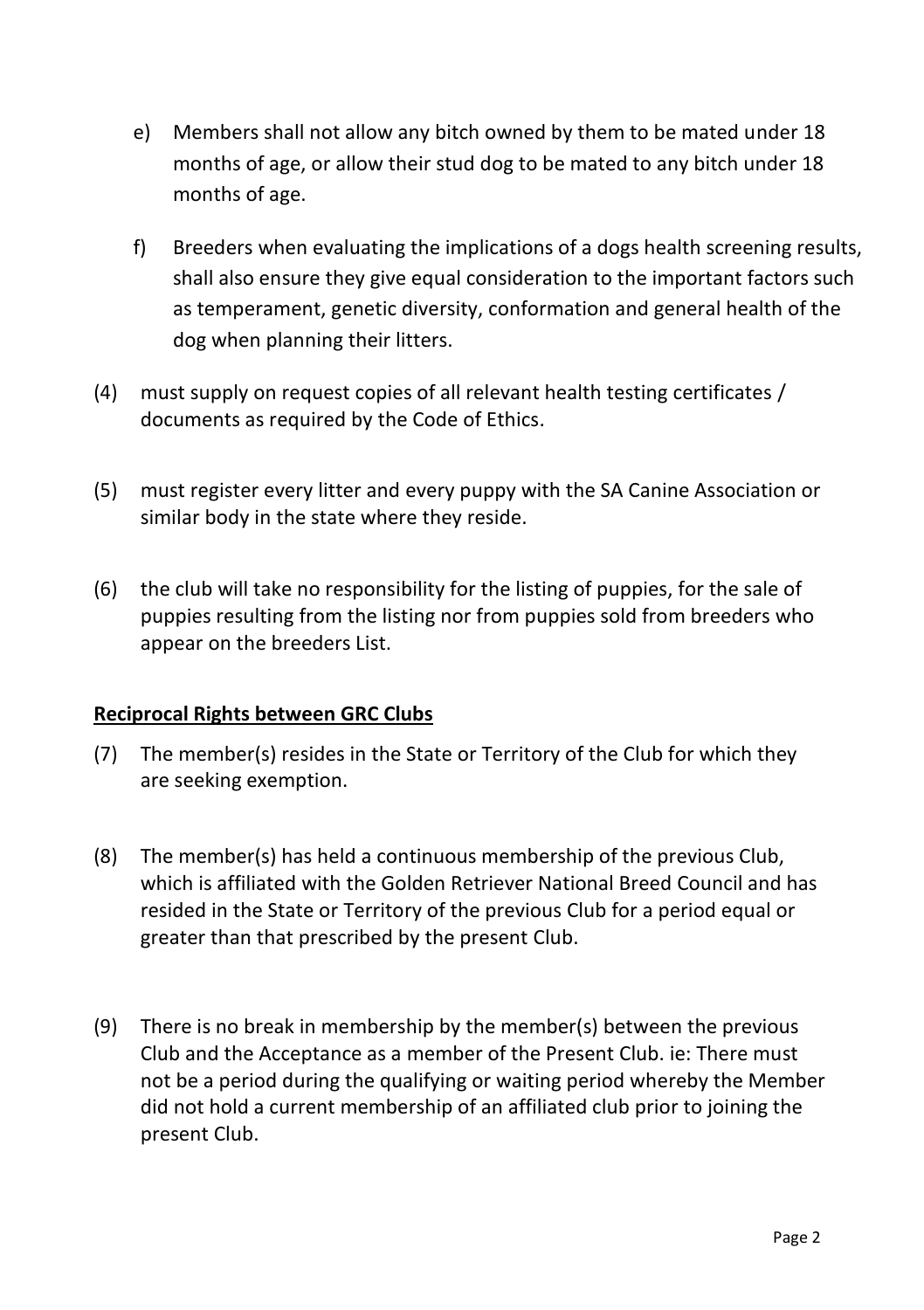- (10) When seeking exemptions as outlined in this By-Law, documentation supporting the period of past membership is to be submitted in writing, supplied by the Secretary of the previous Club to the Secretary of the Present Club confirming period of membership of the previous Club.
- (11) Where a member comes from a State or Territory that does not have a Golden Retriever Club, but has demonstrated membership of an approved specialist club – but at the discretion of the committee.

The Committee members of the Golden Retriever Club of South Australia Inc should be given specific areas of responsibility at the first Committee meeting of each new year.

#### **BY LAW NO. 3**

#### **3.1 Joining Fee**

That in accordance with Clause 5(3) Application for New Membership, sub clause (iv) a joining fee of \$5.50 be payable for new members. Further, in accordance with clause 5 (4) Subscription and Joining Fees, sub clause (c) that this joining fee of \$5.50 be applied to members whose membership subscription is outstanding for more than three months after the first day of the new financial year (i.e. 1 October) and that such membership will be commenced from the time of payment of the joining fee, realising that the committee may by resolution reinstate such membership if it so deems.

## **3.2 Discounted Club Membership Fee for New Puppy Owners**

Club Registered Breeders have the option of paying a discounted membership fee for people who purchase a puppy from their litter. This shall apply to new memberships only and be reviewed each year at the same time membership fees are reviewed.

The breeder shall organize and submit the required paperwork and pay the discounted first year's membership fee for the new Club member(s) who have purchased a puppy from their litter. A 25% reduction in all membership categories will apply and there will be no joining fee. After the first twelve months it will be the responsibility of the member to renew their membership.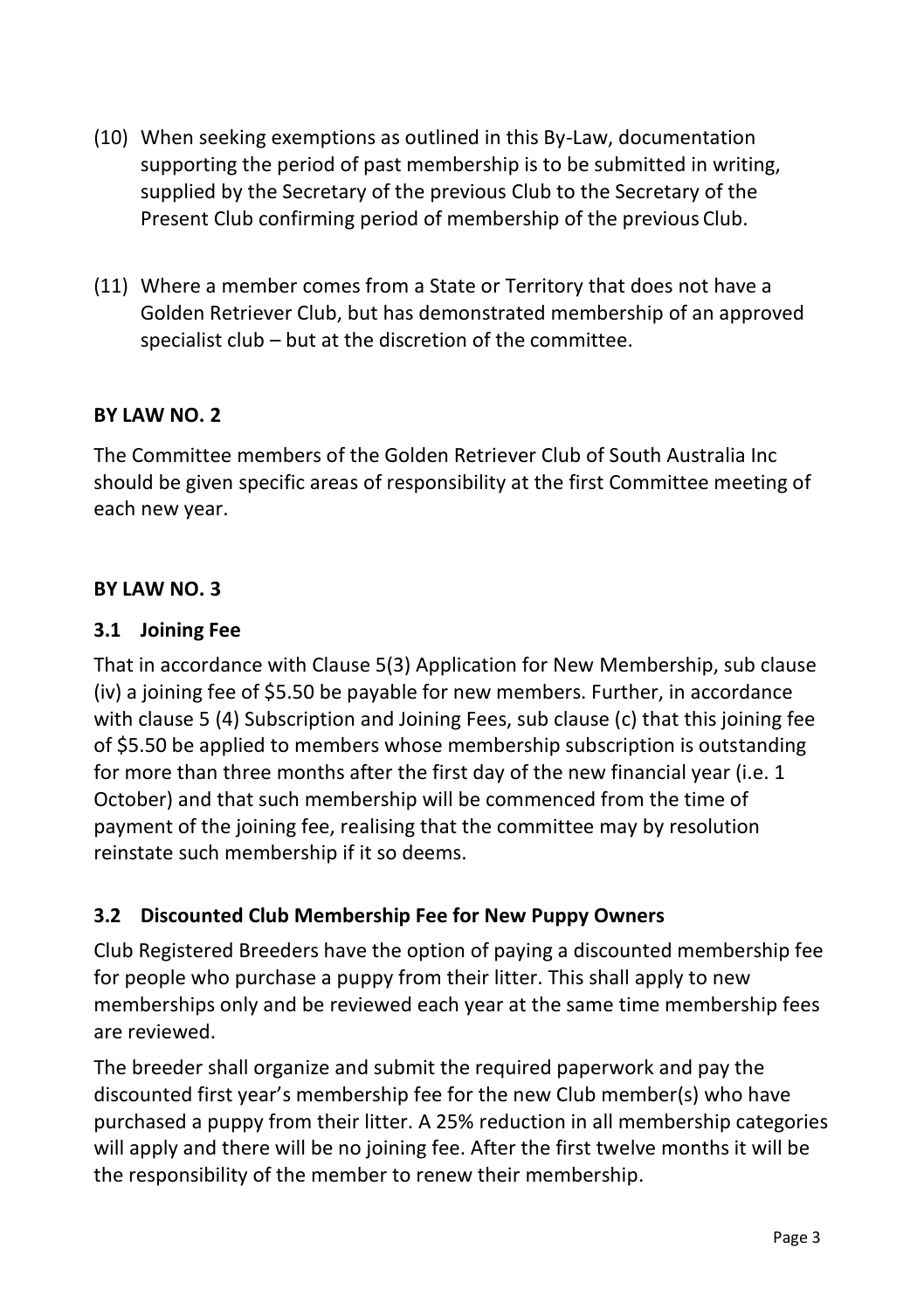#### **Code of Ethics**

The Code of Ethics (as per Appendix A of the By-Laws) shall be deemed to be a set of guidelines for members of the Club.

#### **BY LAW NO. 5**

#### **Club Colours**

The colours of the Club shall be Dark Brown, Champagne and Rust

#### **BY LAW NO. 6**

#### **Club Logo**

The logos, identified in Appendix B of the By-Laws, prepared exclusively by (1) Mrs L Mansfield (2) Miss L Eatts, (3) Mr Ziegler, (4) Ms Larsen and used by the Golden Retriever Club of South Australia Inc are Copyright.

Apart from any use permitted under the Copyright Act, they may not be reproduced by any person without the written permission of the Golden Retriever Club of South Australia Inc.

## **BY LAW NO. 7**

#### **Patrons**

The Annual General Meeting shall have the option of appointing Patrons in accordance with the following conditions

- (a) nominations for the position of a new Patron shall be forwarded to the Secretary in writing not later than one calendar month before the Annual General Meeting
- (b) the appointment of a Patron shall not be for a set period of time, but shall be an ongoing appointment
- (c) The appointment of a Patron shall be approved by not less than two-thirds of the members of the Club present at such an Annual General Meeting
- (d) The Annual General Meeting may terminate the appointment of a Patron by not less than two-thirds of the members of the Club present at such an Annual General Meeting voting in favour of such a termination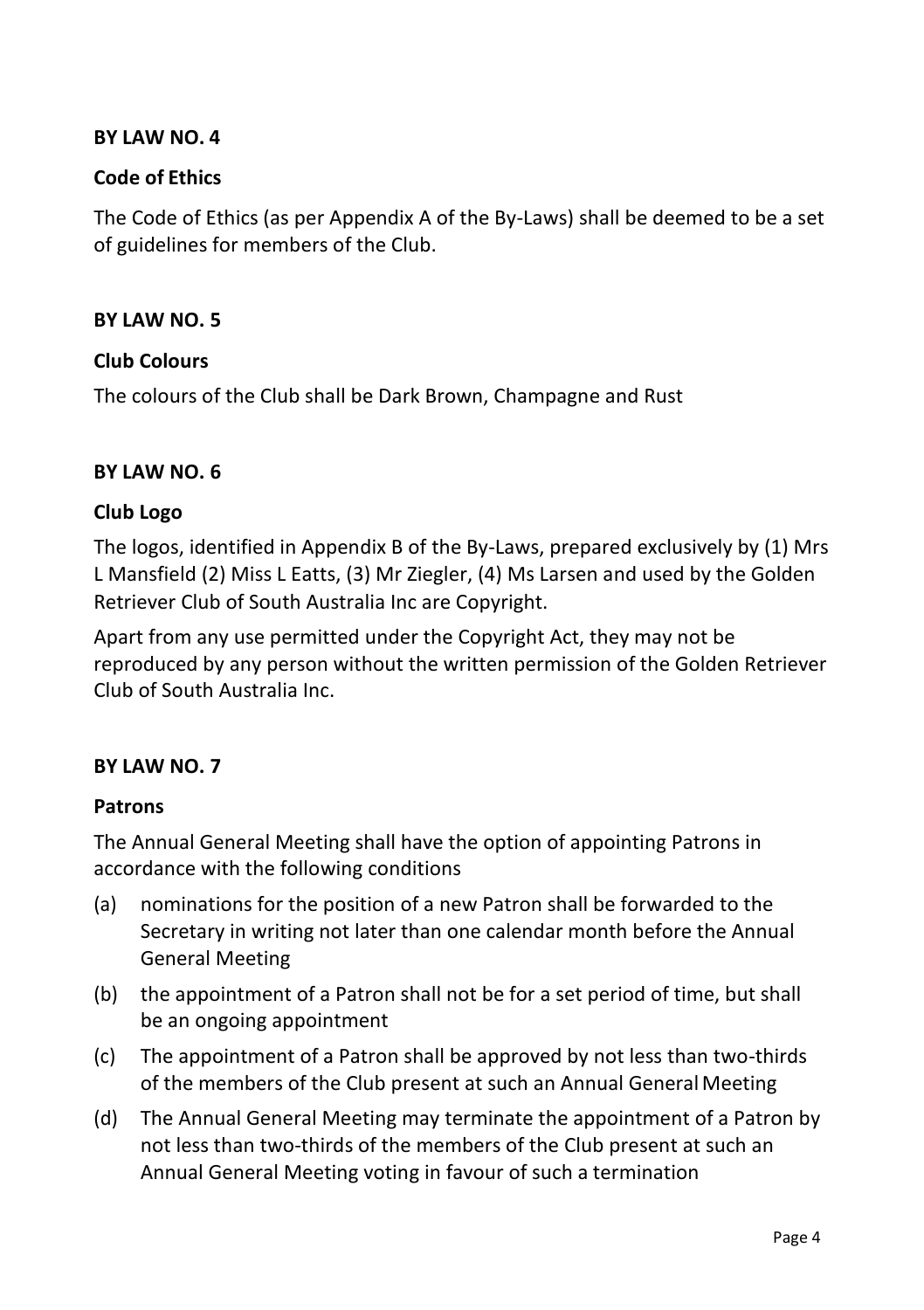- (e) The appointment of a Patron shall be subject to the acceptance of the position in writing, and the agreement in writing to abide by the Club's Code of Ethics and By Laws, forwarded to the Secretary by the nominated person
- (f) The committee shall from time to time invite the Patron to attend Club Functions, make presentations, and make donations of prizes and/or sponsorship for the use of the Committee in achieving the objects of the Club
- (g) Before each Annual General Meeting, the Secretary shall contact each Patron to determine their willingness to continue their appointment.

## **Auditor**

The members shall, at the Annual General Meeting of the Club, elect a person qualified and considered appropriate to fulfil the requirements of auditing the Club's books.

## **BY LAW NO. 9**

#### **Honoraria**

The giving of honoraria (cash or gift) to members of the Golden Retriever Club of South Australia Inc for services rendered to the Club, shall be voted on by members at the Annual General Meeting of the Club.

## **BY LAW NO. 10**

#### **Club Magazine**

- (a) The Club magazine shall be known as "The Golden Era"
- (b) Every financial membership shall be entitled to receive a copy of "The Golden Era"
- (c) The committee shall appoint an editor and assistant editor/s asrequired
- (d) The Golden Era shall be published bi-monthly.
- (e) The magazine to contain the statement "Articles in this Golden Era are considered of interest to members but do not necessarily express the opinion of the committee."
- (f) Advertising shall be permitted at rates as determined by the Committee from time to time.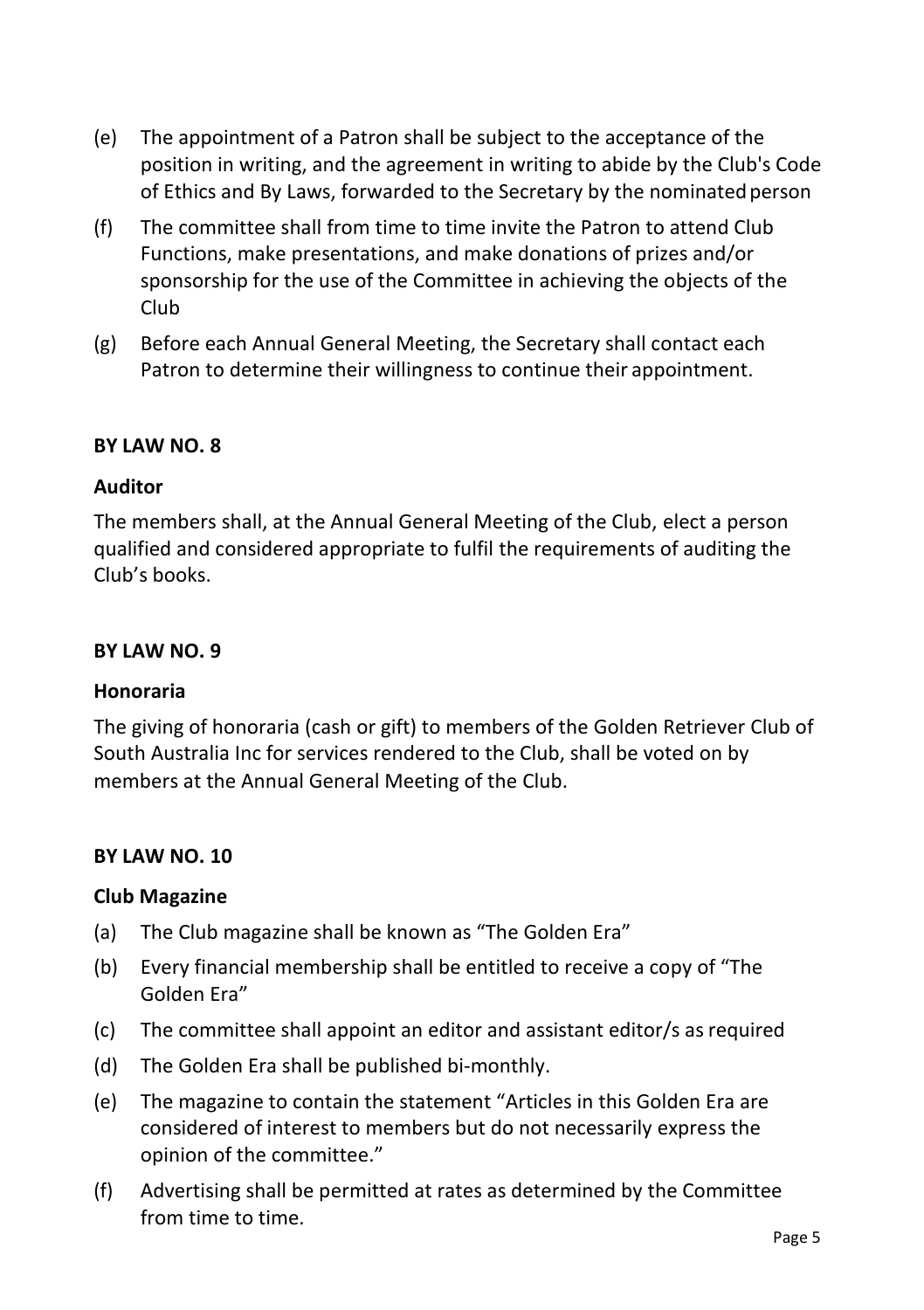- (g) Small Vale notices shall be free of charge
- (h) Stud dog adverts require copies of all relevant health testing certificates/documents as required by the Code of Ethics to be submitted with advert.
- (i) Full page advertisements not accepted.
- (j) Not all advertising will necessarily be accepted.
- (k) Every issue to include the Code of Ethics of the Club
- (l) Every issue to include the Breed Standard of the Golden Retriever
- (m) Golden achievement results (including Title achievements) are to be submitted by member owner for publication.

Results from the following categories only will be published:

#### **Championship Shows:**

Challenge, Reserve, Best of Breed, Runner up Best of Breed, Best in Group, Runner up Best in Group, Class in Group, Best in Show, Runner up Best in Show, Class in Show.

#### **Open Shows:**

Best Dog, Best Bitch, Best of Breed, Runner up Best of Breed, Best in Group, Runner-up Best in Group, Class in Group, Best in Show, Runner up Best in Show, Class in Show, Obedience, Agility, Tracking, Endurance Test, Passes and placings Retrieving, Qualifications and placings.

- (n) All results must be submitted within 60 days of show or trial.
- (o) All results must be submitted to the Editor of the magazine unless otherwise specified.
- (p) Challenge Dog and Challenge Bitch results shall include the number of challenge points awarded. Persons submitting show results shall be obligated to provide this information.

## **BY LAW NO. 11**

That all registered owners of a Golden Retriever are required to be financial members of the Club to be eligible for the following membership entitlements

(a) Reduced entry fees for the Club's Championship Shows, Open Shows, Parades, Retrieving Trials and Obedience Trials and any other officially affiliated event sponsored by the Club.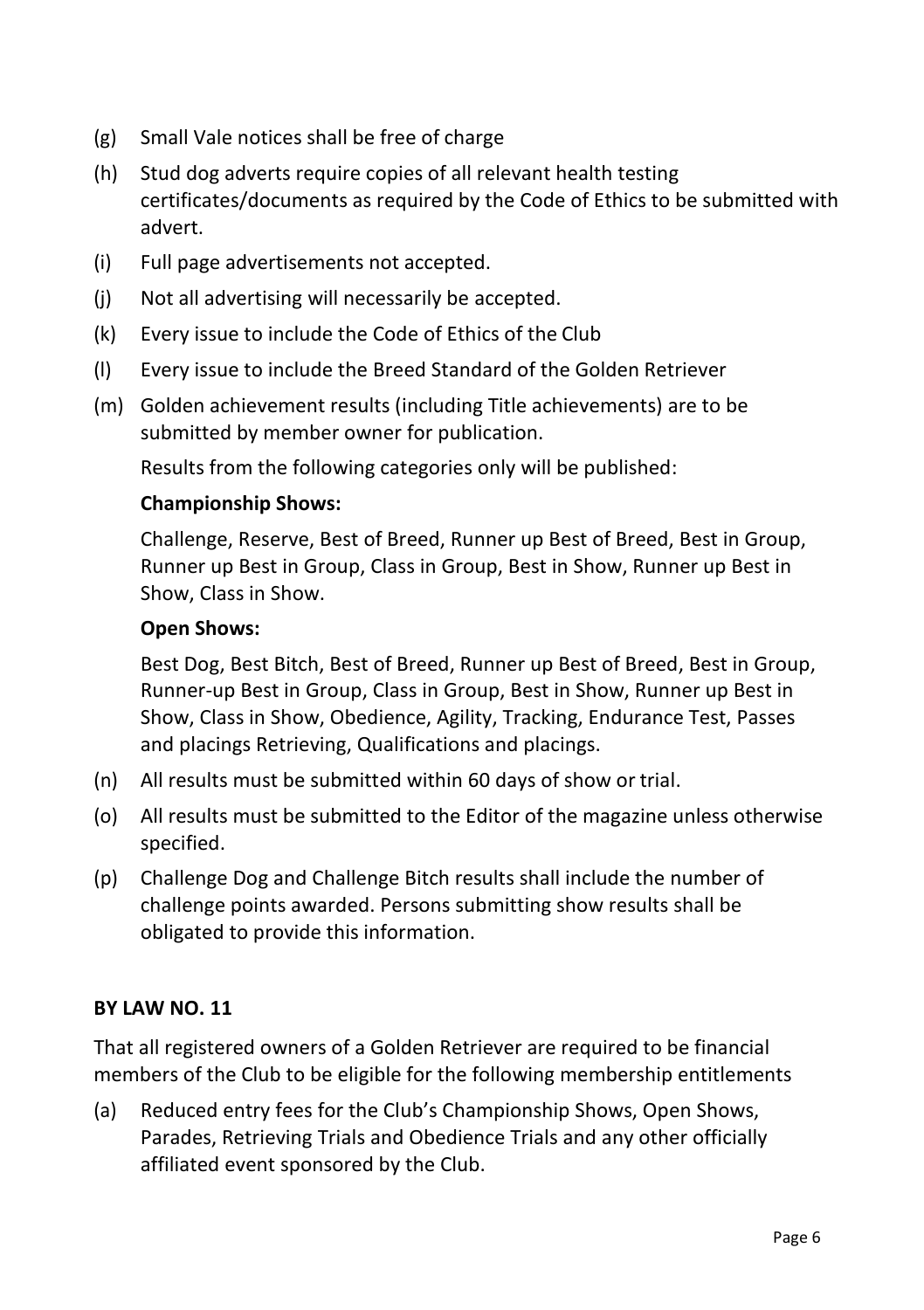- (b) To participate in Puppy and Breeder Listings provided by the Club to intending purchasers of Golden Retrievers, provided By-Law No. 1 of the Constitution is complied with.
- (c) To be eligible for Awards presented annually for achievements as documented in the Annual Awards Criteria of the Club detailed in Appendix C of the By-Laws.
- (d) To be eligible to have achievement results printed in the Club's magazine The Golden Era.
- (e) Any other benefits decided upon by the Committee from time to time.

#### **Annual Awards**

- (a) That the criteria for presentation of the Club's Annual Awards, dated 1 October 2004, and as per Appendix C of the By-Laws, be accepted as the Annual Awards Criteria for the Club.
- (b) Copies of the Annual Awards Criteria to be made available to members upon request and all new members to receive a summary of the annual awards available.
- (c) Annual Awards applications are to be forwarded by members to the Secretary of the Club and to be received no later than the  $14<sup>th</sup>$  October in each year for the preceding financial year 1<sup>st</sup> October to 30<sup>th</sup> September.
- (d) A sub-committee of three persons shall be elected from the Committee for the purpose of assessing applications for Annual Awards and determining the recipients.
- (e) These determinations to be presented for ratification to the first committee meeting after the closing date for applications.
- (f) Annual Awards to be presented each year at the Annual General Meeting of the Club.
- (g) A listing of all Annual Awards recipients and results to be printed in The Golden Era.

## **BY LAW NO. 13**

#### **Committee Members**

In accordance with By-Law No. 2 the following positions and responsibilities are accepted as **By Law No. 13** of the Constitution.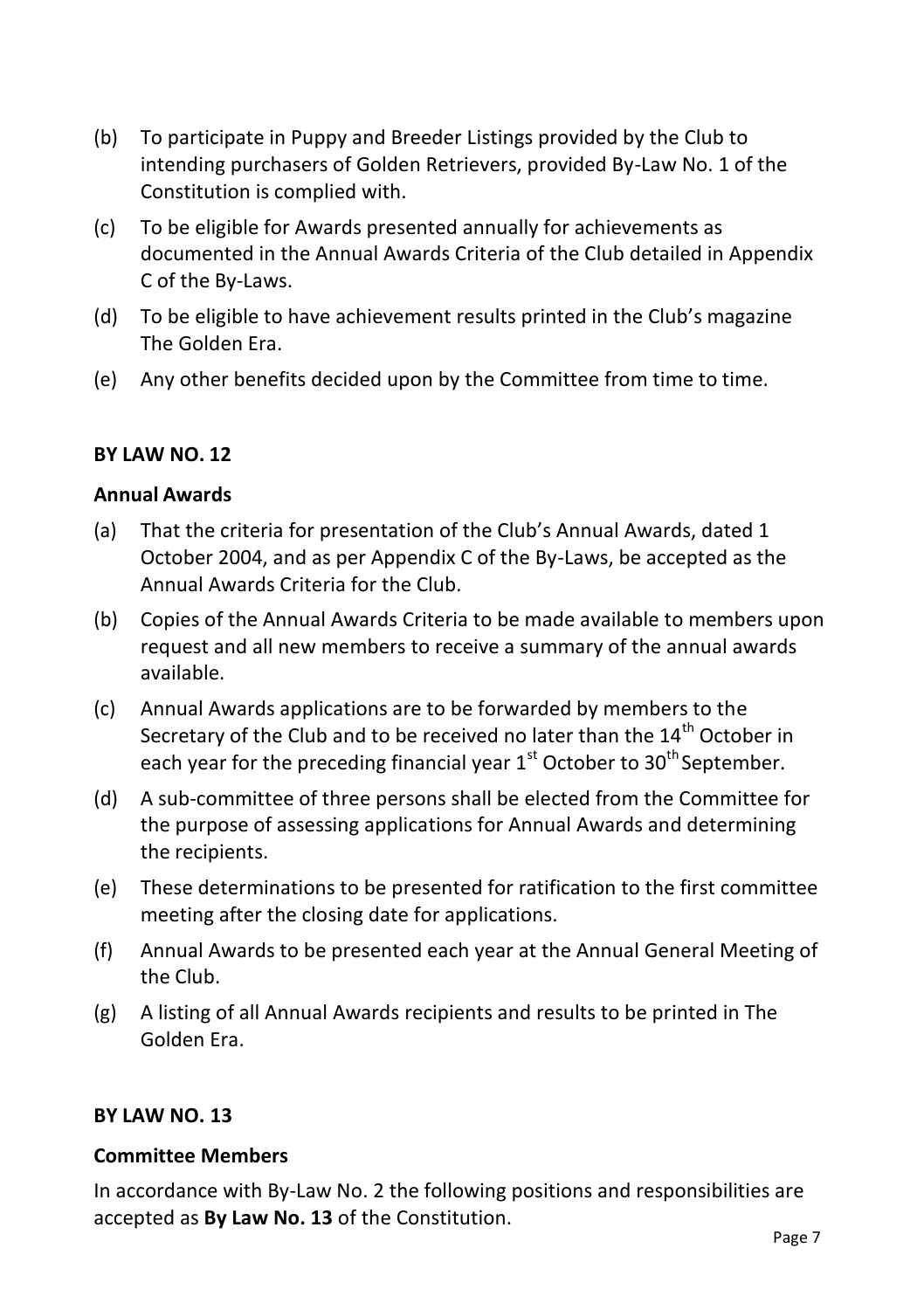## **13.1 Public Officer**

- (i) The Committee shall appoint a Public Officer who shall be a person considered appropriate to the appointment with the necessary skills and knowledge, and may be from within or from outside the bounds of the Committee
- (ii) Be responsible for the keeping of an up to date record of the constitution and rules, and record any changes made at any Annual General or Special Meeting
- (iii) Offer advice to the Committee regarding compliance with the requirements of the SACA, and Corporate Affairs and regarding its own Constitution and Rules, as required
- (iv) Notify Corporate Affairs of any change of Public Officer within 28 days
- (v) Notify Corporate Affairs of any change to the Constitution within 28 days

## **13.2 Membership Officer**

The Committee may appoint from within the Committee or a Club Sub Committee a Membership Officer who will have the responsibilities of

- (i) Keeping of membership records
- (ii) Receipting of monies received for membership
- (iii) Providing at each Committee Meeting a list of memberships (including names, address and telephone numbers) received
- (iv) Sending an acknowledgement letter to renewing members or letter of welcome to new members after acceptance of membership at each Committee Meeting
- (v) Preparing and sending a current Club membership card and receipt with each letter.
- (vi) Providing to the Treasurer at each Committee Meeting a reconciliation together with monies received
- (vii) Maintaining an up-to-date list of members
- (viii) Pass membership application forms to Secretary for updating official Club records in accordance with Clause 15 of the Constitution.
- (ix) Keeping membership lists confidential and not distributing these unless with the approval of the committee.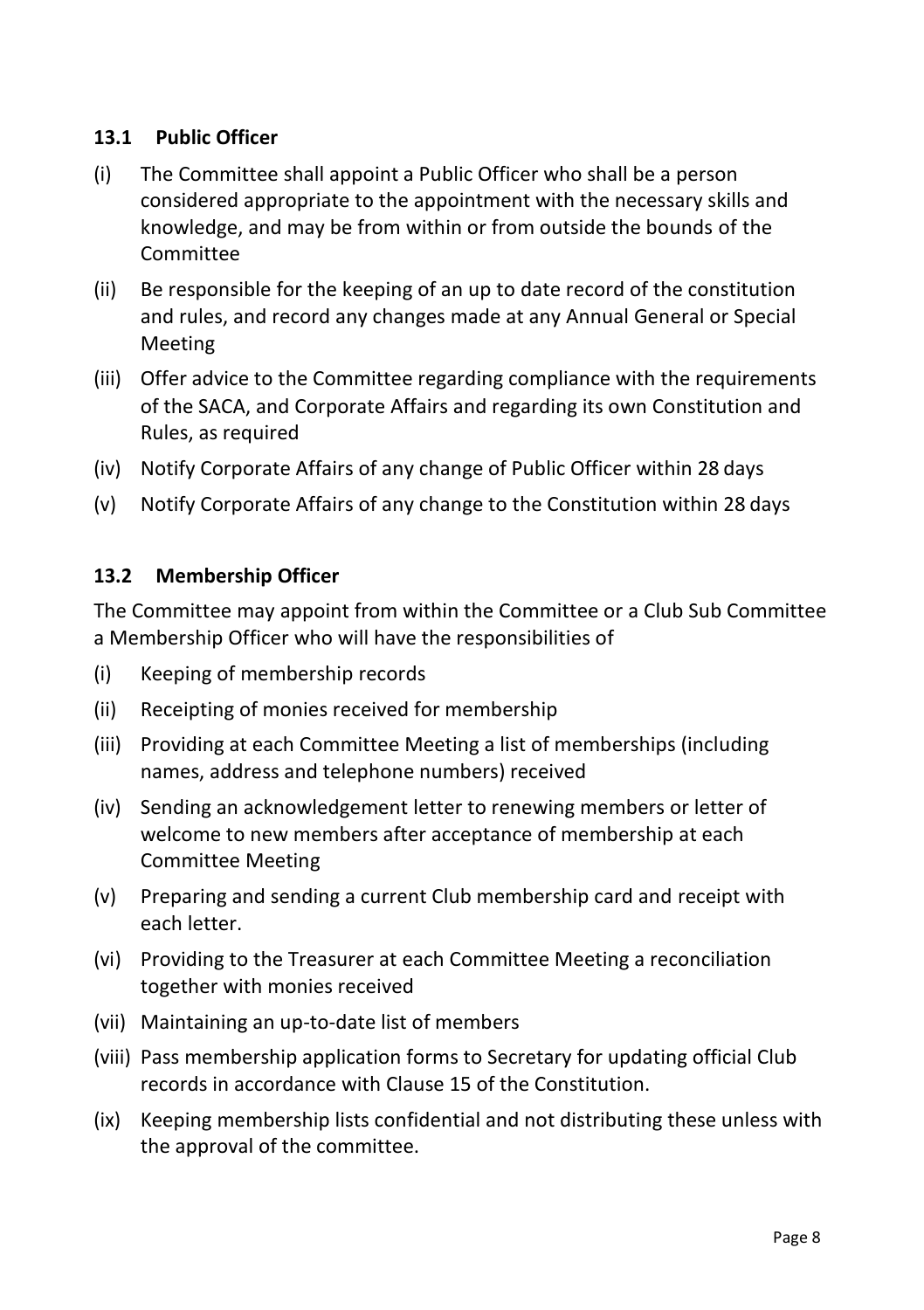# **13.3 Breed Information Officer**

The Committee may appoint from within the committee or a Club Sub Committee a Breed Information Officer who shall

- (i) supply members of the public with breed information guidelines such as the Puppy Information Kit and other breed information as may from time to time be available
- (ii) as directed by the Committee, place regular adverts in the local papers and on social media to increase public awareness of the breed.
- (iii) answer general questions and enquiries about the breed
- (iv) act in an unbiased manner by not answering specific questions, or making recommendations concerning individual breeders, stud dogs, brood bitches or litters, but will supply a listing of litters and breeders in accordance with the Club's policy
- (v) maintain liaison with the Secretary in relation to litter and breeder listings and the compliance with criteria for these listings.
- (vi) report to each Committee Meeting the names of people who have enquired and received a copy of the Puppy Information Kit.

# **13.4 Property Officer**

The Committee may appoint a Property Officer who is a member of the Club and who will

- (i) have the responsibility of storage and maintenance of Club property
- (ii) supply to the Annual General Meeting a written report listing all the Club property
- (iii) ensure the property not be used for any other purpose except for Club activities unless otherwise specified and approved by the committee. Insurance of the property to be the responsibility of the Club.

# **13.5 Trophy Officer/s**

The Committee may appoint from within the committee or a Club Sub Committee, Trophy Officer/s who shall be responsible for the following:

- (i) all Perpetual Trophies held by the Club (as per Appendix D of the By-Laws)
- (ii) knowing the whereabouts at all times of these trophies
- (iii) organising the return and cleaning of trophies no less than 28 days before presentation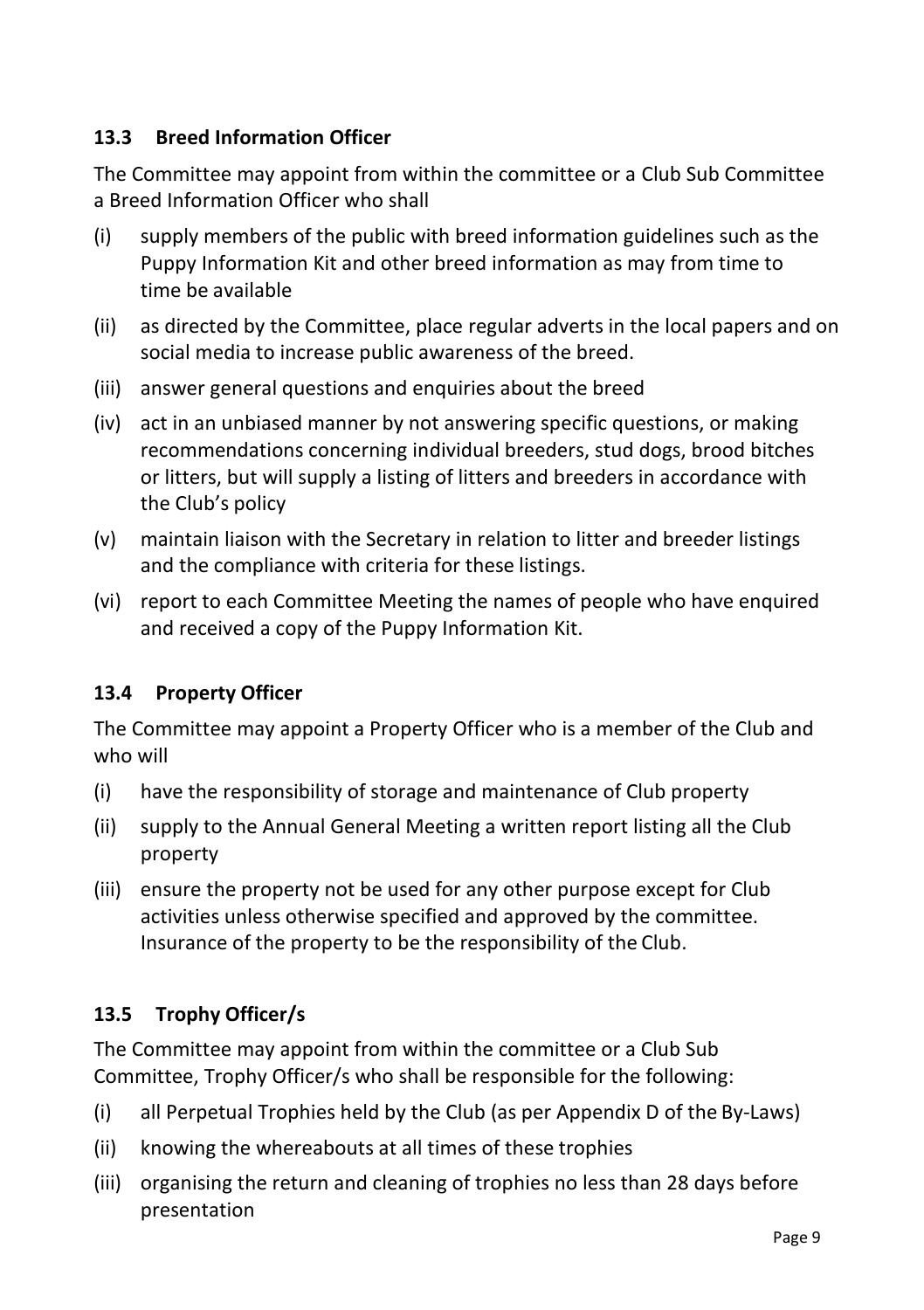- (iv) reporting to the committee the condition of the trophies, in addition to the cost of maintenance, repair and replacement if required
- (v) for organising the engraving of all trophies
- (vi) the purchase of other trophies as required for the various functions and events held during the year
- (vii) the purchase of Annual Awards trophies and the engraving thereon
- (viii) the engraving on medallions for Awards
- (ix) organising replicas or mementos for perpetual trophies
- (x) ensuring all engraving is consistent, and is carried out by an engraver approved by the committee.
- (xi) The value of these purchases and services to be determined and approved by the committee.

## **13.6 Sash officer**

The Committee shall appoint from within the Committee or a Club Sub Committee a Sash Officer who shall

- (i) Be responsible for ordering sashes and rosettes as required
- (ii) Ensure all requirements are ordered as early as possible
- (iii) The value and style of these purchases to be determined and approved by the committee.
- (iv) All ribbons and sashes to be in the approved club colours
- (v) Place ribbons to be  $1^{st}$  blue,  $2^{nd}$  red,  $3^{rd}$  green and  $4^{th}$  white

## **13.7 Show Manager**

The Committee shall appoint a Show Manager who shall be

- (i) Listed in the Schedule as Show Manager as per SACA requirements
- (ii) The person who on the day has control in terms of our Club Constitution and Rules, and SACA Constitution and Rules
- (iii) Any person considered appropriate to the appointment with the necessary skills and knowledge, and may be from within or from outside the bounds of the Committee and Club.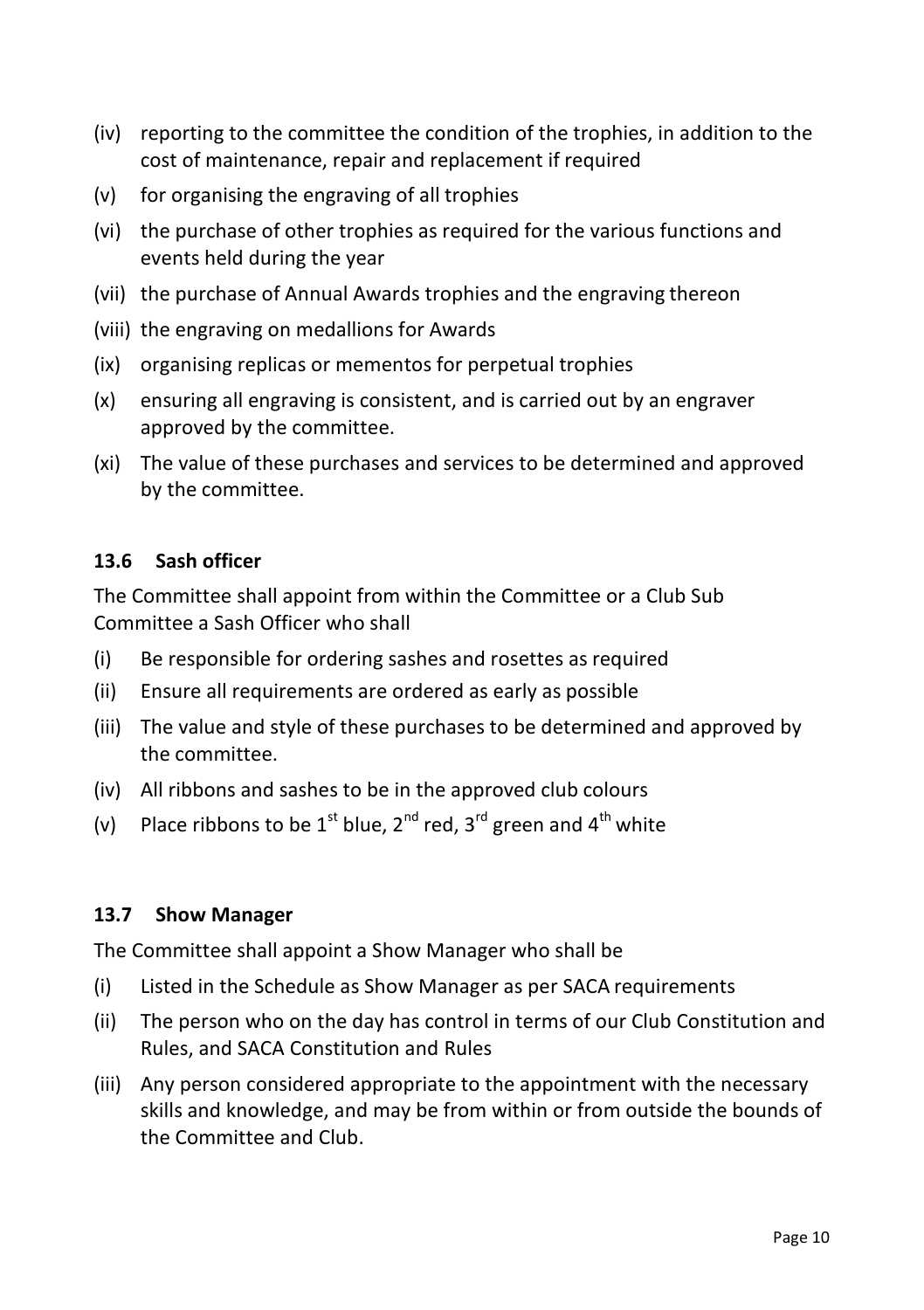- (iv) Responsible for the overall organisation and management of every aspect of the show, with prior approval from the Committee.
- (v) Responsible for organisation and setting up for the show and clearing away
- (vi) Responsible (with assistance from the committee) for obtaining manual assistance for the various job allocations on the day
- (vii) Responsible for the efficient running and management of the show on the day, with regard to program management, time management, and announcements via public address system
- (viii) Ensuring one or more persons who will not be handling at the show, but as representatives of the Club will have personal contact with the judge at the time of the show.
- (ix) All these actions must be carried out by liaison with and prior approval of the Committee.
- (x) Financial commitments to be determined and approved by the Committee.

#### **13.8 Trial Manager**

The Committee shall appoint a Trial Manager who shall be

- (i) Listed in the Schedule as Trial Manager as per SACA requirements
- (ii) The person who on the day has control in terms of our Club Constitution and Rules, and SACA Constitution and Rules
- (iii) Any person considered appropriate to the appointment with the necessary skills and knowledge, and may be from within or from outside the bounds of the Committee and Club
- (iv) Responsible for the overall organisation, planning and management of every aspect of the trial through liaison and with prior approval of the committee.
- (v) Responsible for organisation and setting up for the trial and clearing away
- (vi) Responsible (with assistance from the committee) for obtaining manual assistance for the various job allocations on the day
- (vii) Responsible for the efficient running and management of the trial on the day, with regard to program management, time management, and announcements via public address system
- (viii) Ensuring one or more persons who, as representatives of the Club will have personal contact with the judge at the time of the trial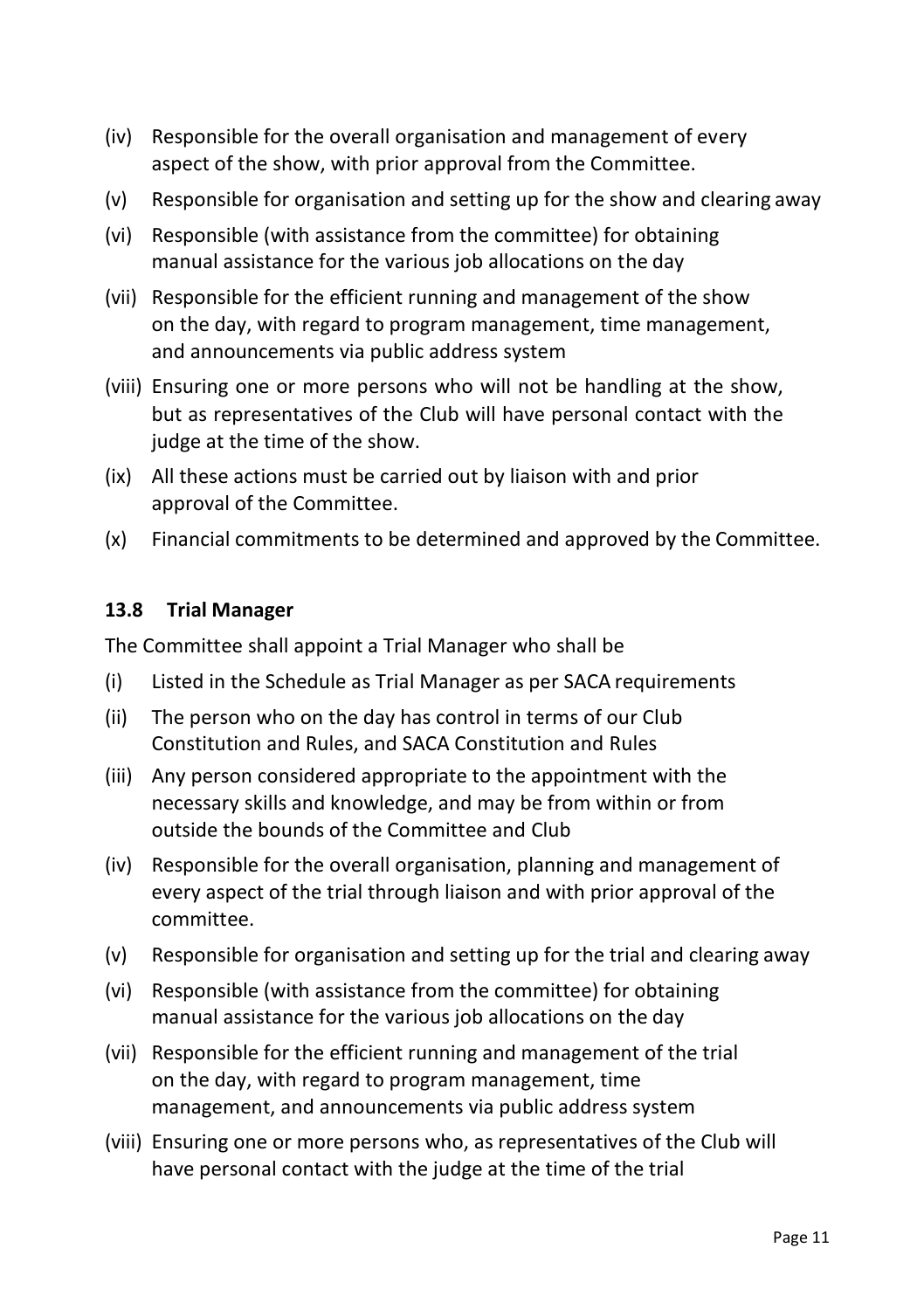- (ix) All these actions must be carried out by liaison with and prior approval of the Committee.
- (x) Financial commitments to be determined and approved by the Committee.

# **13.9 Show and Trial Conveners**

The Committee shall appoint from within the Club membership, Show Conveners for Shows and Trials as required who shall be

- (i) the person to whom all the entries will be submitted
- (ii) responsible for processing of all entries and keeping of all records relating to the show as required by SACA regulations and as instructed by the Committee
- (iii) responsible for supplying all monies and records as required by the Treasurer
- (iv) responsible to liaise at all times with the Treasurer and Secretary in relation to the event
- (v) Ensure that all required stationery is available for the day.
- (vi) responsible for preparing the catalogue or supplying to the compilers of the catalogue, all records as required
- (vii) responsible for handing on to the Membership Officer any records of payment and application forms in relation to renewed or new membership applications received with entries fees.
- (viii) be available at an appropriate time on the day of the event to answer queries and issue tickets, catalogues and certificates as required.

# **13.10 Gun Steward**

The Committee shall appoint from the membership of the Club a Gun Steward who

- (i) Shall be a person who must hold a current appropriate Gun Licence and who must comply with the requirements of the current Gun Laws
- (ii) Must ensure that the guns are not used for any purpose other than for Club approved activities unless otherwise specified and approved by the Committee.
- (iii) Should ensure that the guns are kept in working order and are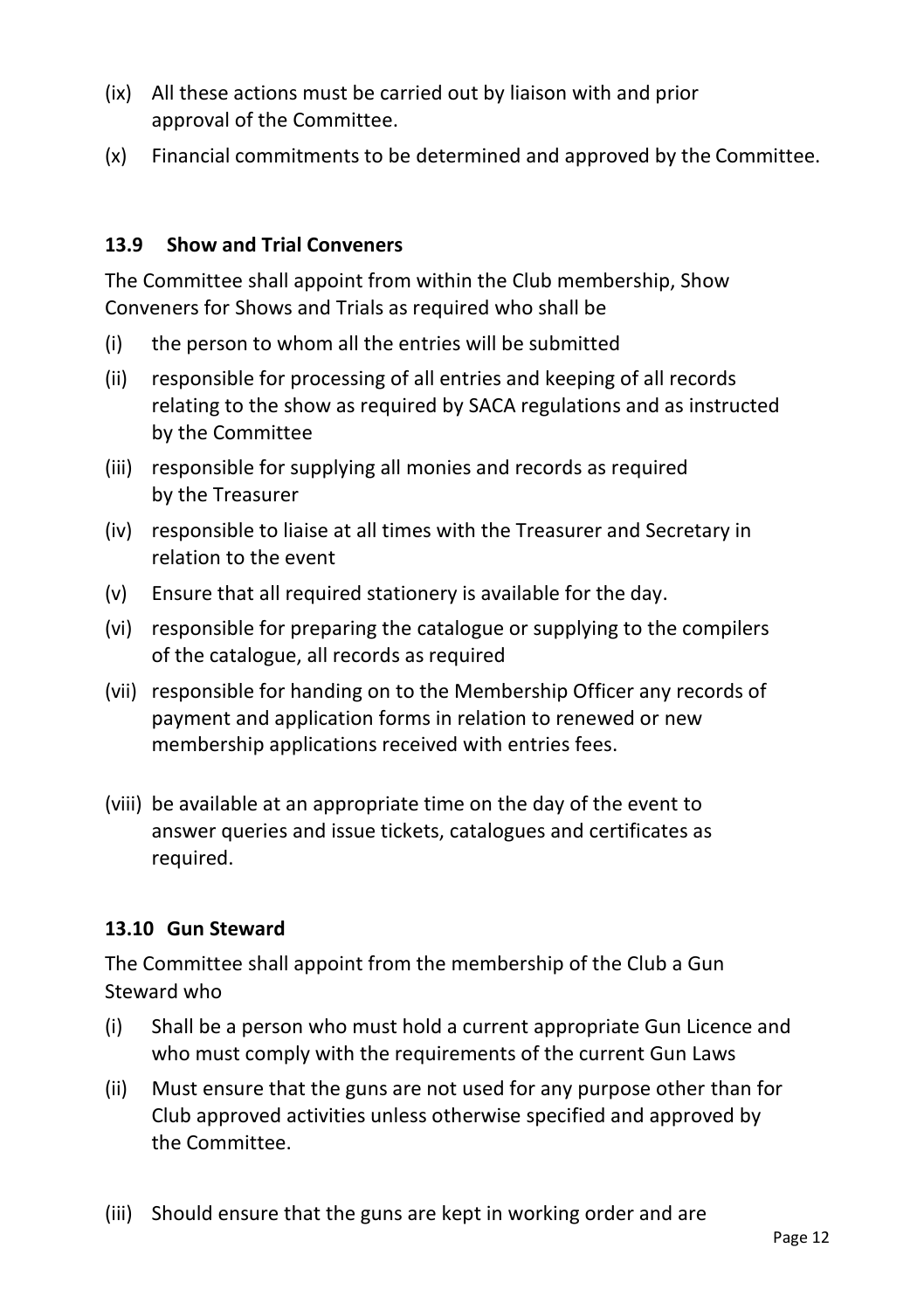available as and when required

## **13.11 Merchandise Officer**

The Committee shall appoint from within the Committee or a Club Sub Committee a Merchandise Officer who shall be

- (i) Responsible for storing the merchandise
- (ii) Responsible for making recommendations to the Committee on the purchase of suitable merchandise for selling by the Club to raise funds for Club requirements and also to have available for the benefit ofmembers
- (iii) When making recommendations, to have available costings and possible profit from sales
- (iv) Responsible for keeping an inventory of stock held
- (v) Responsible for reporting to committee on progress of stock sold, and profit made
- (vi) Responsible for ensuring stock is available for sale at Club functions and for organising assistance as required on the trading table.
- (Vii) Responsible for ensuring a cash float is available from the Treasurer as required for the trading table
- (viii) The value of any purchases to be determined and approved by Committee.

# **13.12 Catering Officer**

The Committee shall appoint from within the Committee or a Club Sub Committee a Catering Officer who shall

- (i) Be responsible for the general oversight of the Club's catering requirements
- (ii) Liaise with the organisers of the various Club events to ascertain requirements
- (iii) Be responsible to purchase or delegate the purchasing of supplies as and when required
- (iv) Provide the Treasurer with detailed accounts for purchases for reimbursement.
- (v) Seek assistance as required for cooking the barbecue or attending the refreshment table. This to be done by liaising with the committee or sub committee organising the event
- (vi) Responsible for ensuring a cash float is available from the Treasurer as required for the refreshment table.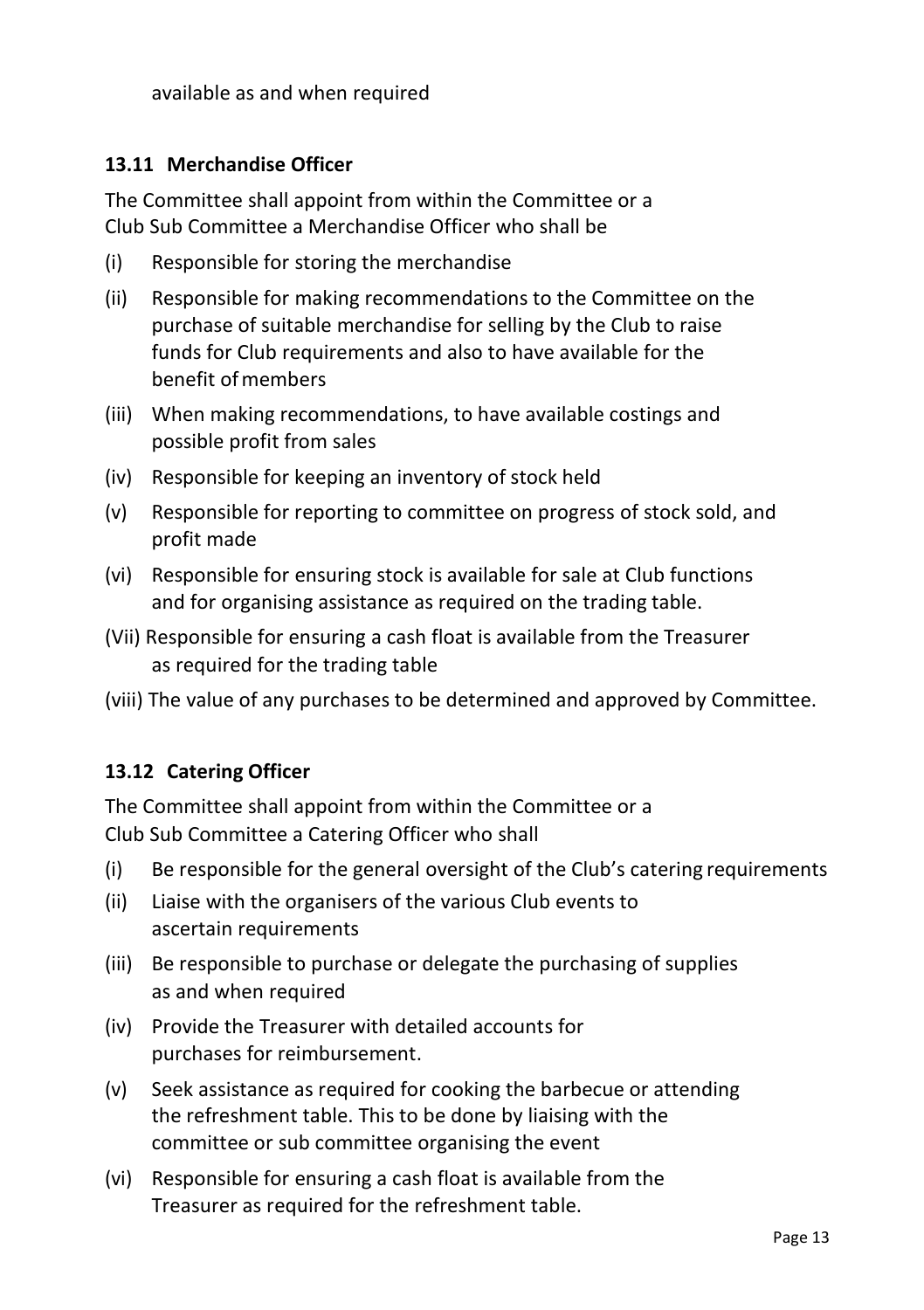(vii) The value of any purchases to be determined and approved by Committee.

# **13.13 Assistant Secretary**

The duties of the position of Assistant Secretary as elected at the Annual General Meeting, (in accordance with Clause 6 (2) of the Constitution) shall be to assist the Secretary as directed.

# **13.14 Minute Secretary**

The Committee shall appoint from within the Committee or a Club Sub Committee a Minute Secretary who shall be responsible for

- (i) Recording the minutes of all General Committee Meetings
- (ii) Circulating these minutes to all committee members as soon as possible after the meeting, but no later than two weeks before the next committee meeting
- (iii) Preparing the agenda for the next committee meeting, taking into account business arising from the minutes and any other items as communicated
- (iv) Circulating this agenda with the minutes
- (v) Recording the minutes of the Annual General Meeting and any other special or general meetings held by the Club.

# **13.15 National Golden Retriever Council Delegate**

The committee shall appoint a person from the membership of the Club to represent the Club at meetings of the National Golden Retriever Council who shall

- (i) be responsible to convey to such meetings the decisions made by the Club in matters relating to the business of the Council
- (ii) not convey to such meetings the delegate's own personal decisions or comments report to the committee as and when required regarding matters discussed at such meetings.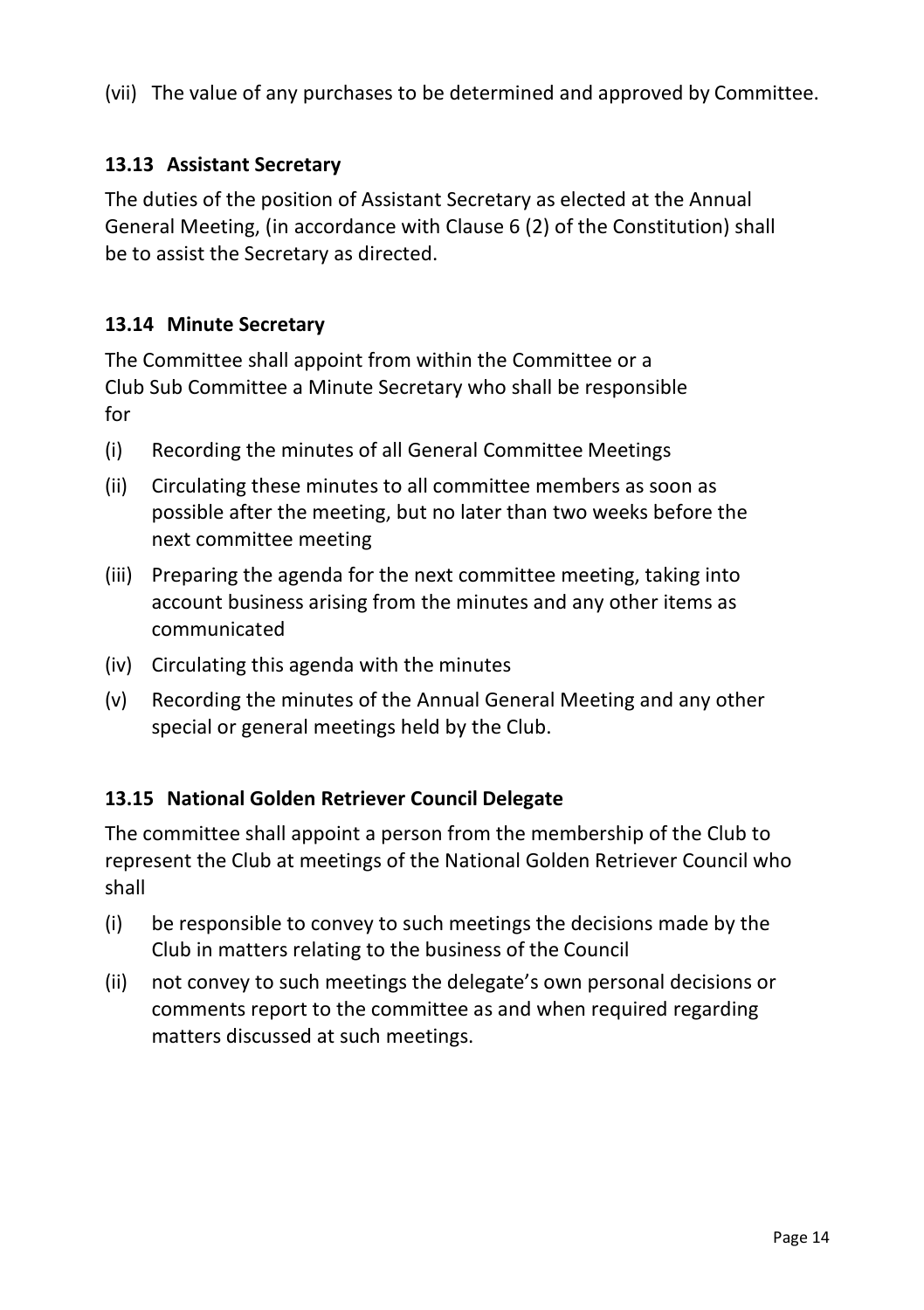No amount of money greater than 10% of the club's financial assets can be withdrawn or paid to any one party/business in any calendar year for any purpose without the prior approval of at least a 2/3 majority of members present at a Special General Meeting or Annual General Meeting. Any such payments must be at "arms length" and withdrawn from the Club's main working account which should have a balance no greater than \$1000.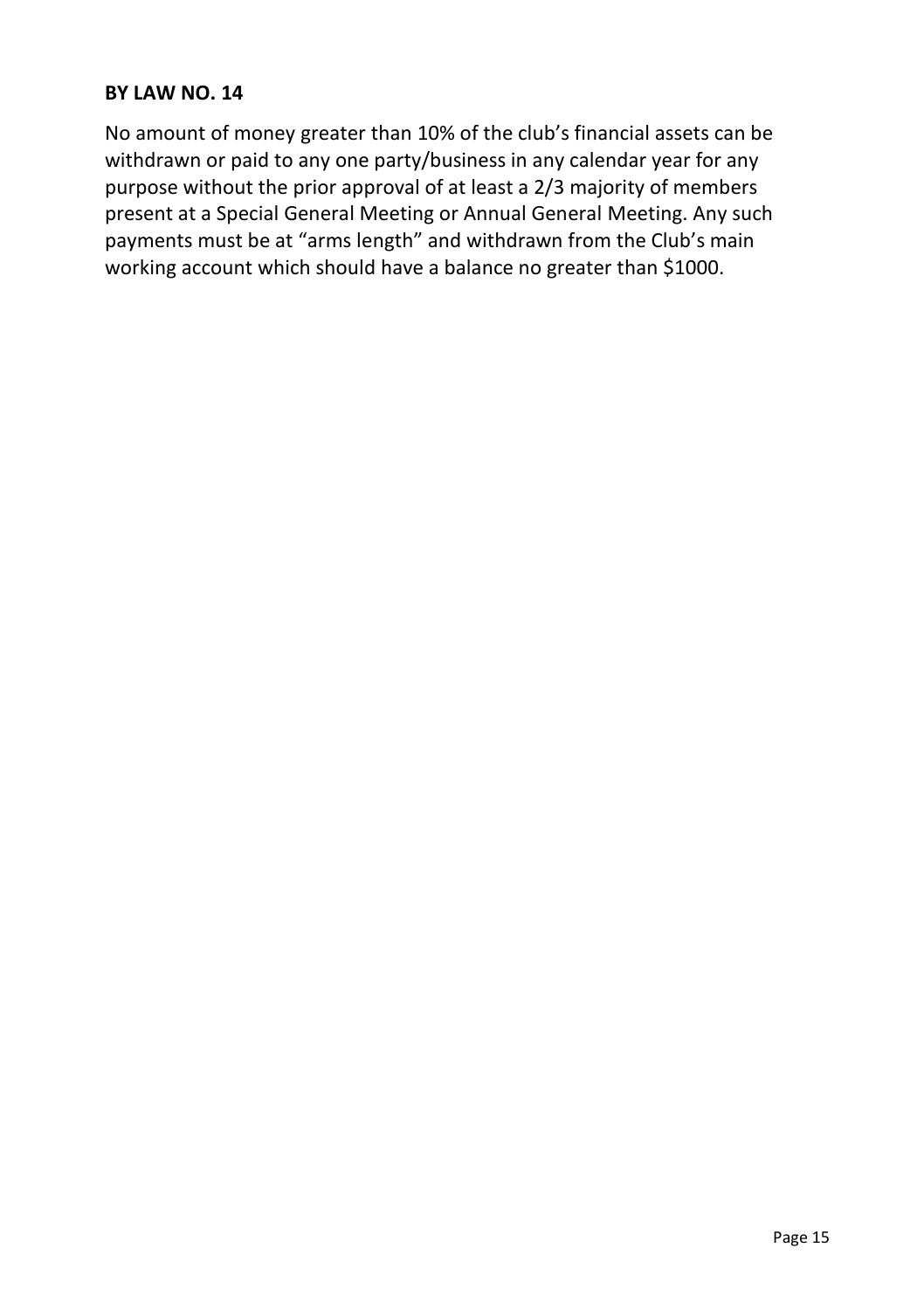#### **THE GOLDEN RETRIEVER CLUB OF SOUTH AUSTRALIA**

**INC.**

(Affiliated with the SACA Inc.)

## **CODE OF ETHICS ( carried at AGM 16 Nov 2020)**

Appendix A

#### **1. Aims of the Club:**

- a) To promote the Golden Retriever and the improvement thereof.
- b) To educate and encourage members, breeders, exhibitors and judges to abide by the requirements of and standards for the Golden Retriever.
- c) To promote and support competition in all practical ways and to hold exhibitions, and club events to promote the breed and responsible pet ownership.
- d) To promote public interest in the Golden Retriever and in all ANKC sanctioned activities.
- e) To promote good fellowship among those interested in the Golden Retriever.

These objects are to be achieved under the requirements of and in a manner consistent with both the Constitution of the Club and the Constitution of the DOGS SA, and any, by-laws of any relevant state or local government body and/or the Dog and Cat Management Board.

## **2. Standard of the Breed:**

The Breed Standard is a written criterion developed by the Golden Retriever Club of the United Kingdom and accepted by the ANKC which describes the perfect Golden Retriever. With this in mid members should breed to conform with the standard, always striving to produce a better dog.

#### **3. SACA Registration:**

Each dog/bitch used for breeding or to be shown or worked must be properly registered with the South Australian Canine Association. All breeders must conform to the rules and regulations of the SACA and must maintain accurate breeding and litter records.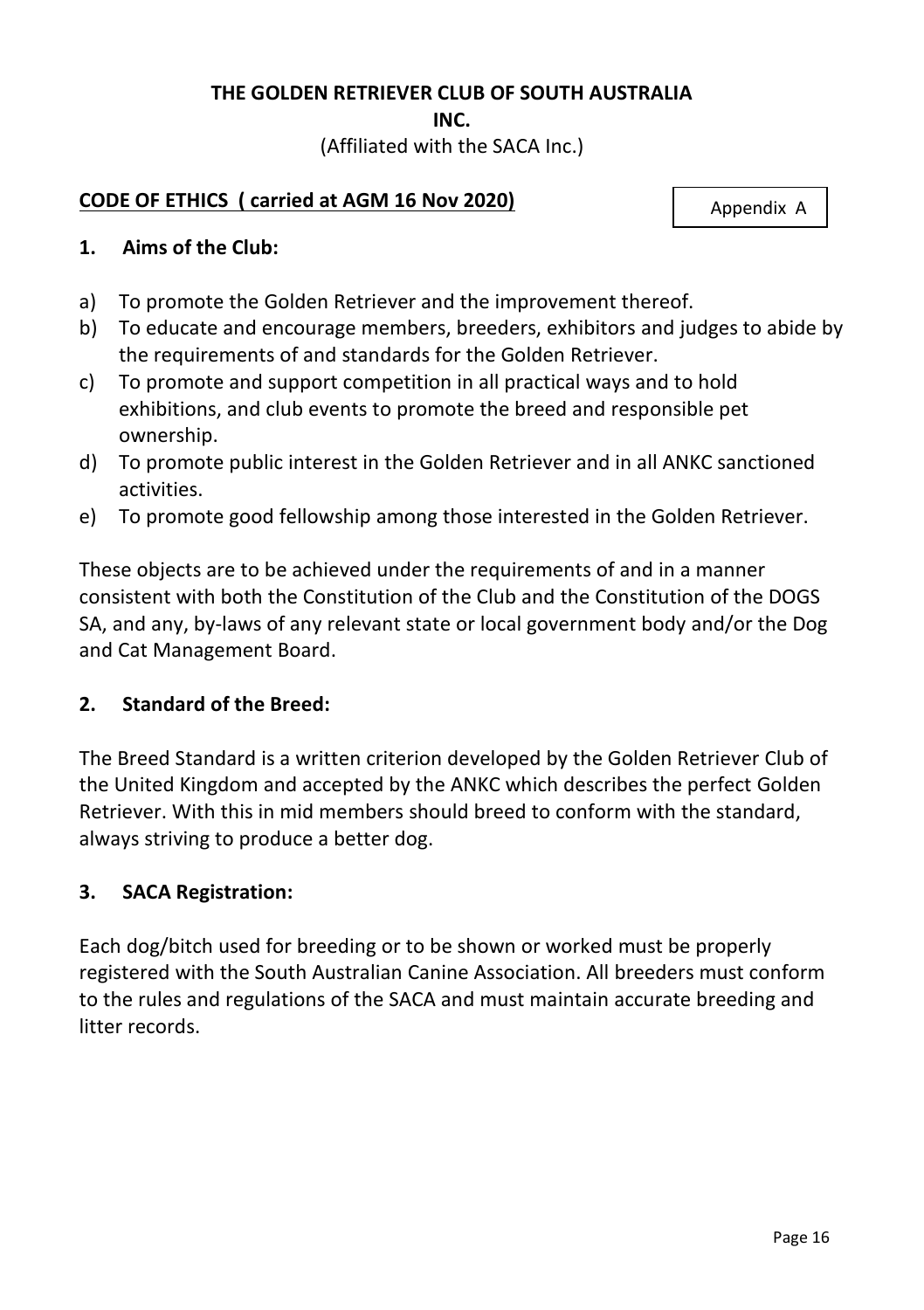# **4. Breeding and Hereditary testing:**

All members' breeding stock and any other stock used by them (such as Stud Dogs) must have completed the following hereditary testing PRIOR to any matings taking place.

- a) Have been DNA tested for PRA 1 & PRA 2, or is clear by parentage for one generation. Where a dog is a carrier for either PRA 1 or PRA 2 it will only be mated to a dog that is clear of the same PRA, to ensure there can be no affected puppies from the mating. In the case of frozen semen from an untested dog it is expected that the semen shall be used only on a clear bitch.
- b) Has been Hip & Elbow scored by an approved scorer under the ANKC CHEDS scheme, or in the case of frozen semen a recognised scheme by the kennel control in the country where the dogs resides. Breeders shall aspire to only breed from dogs/bitches that have a hip score equal to or lower than the breed average.
- c) Have a Clear Heart Certificate from a registered Veterinary Cardiologist specialist when the dog is resident in Australia.
- d) Hold a Clear Eye Certificate for Hereditary Cataract and PRA from a registered Veterinary Ophthalmologist that has been undertaken within 12 months prior to a mating. In the case of frozen semen the sire will have a current clear eye certificate at the time of collection of the semen.
- e) Members shall not allow any bitch owned by them to be mated under 18 months of age, or allow their stud dog to be mated to any bitch under 18 months of age.
- f) Breeders when evaluating the implications of a dogs health screening results, shall also ensure they give equal consideration to the important factors such as temperament, genetic diversity, conformation and general health of the dog when planning their litters.

# **5. General Health**

Members should endeavour to maintain the best possible health and care of all their dogs/bitches, and to have their dogs/bitches regularly checked by their veterinarian. Any member found to have been guilty in a court of law of any charge relating to the health and welfare of any animal they own shall immediately be removed as a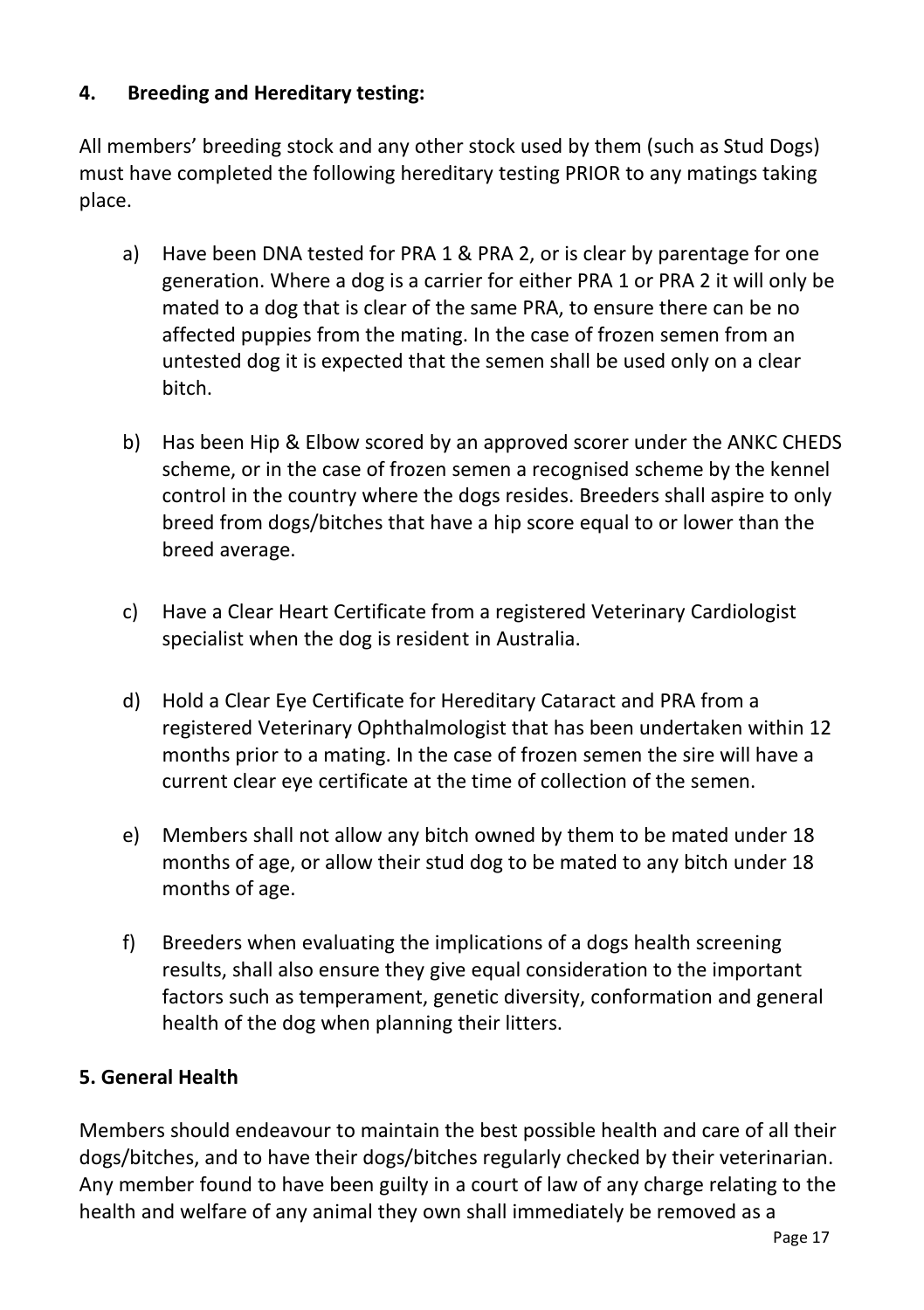member of the club, and shall forfeit any future privileges or approval of membership.

# **6. Selling Puppies**

Members shall not sell or donate puppies to retail, commercial or wholesale outlets, or for raffle prizes etc. They should endeavour to place their puppies in good homes and not be frightened to carefully 'vet' the prospective new owners, and supply them with sufficient information covering diet and care for the first twelve (12) months

# **7. Honesty in Representation**

Members should represent their dogs/bitches as honestly as possible, and not use misleading or untruthful statements in selling or advertising, nor denigrate other owners or breeders. Remember that the welfare of the breed comes before personal benefit.

## **8. Community Relations**

Members should ensure that their dogs are not a nuisance to their neighbours or the community in general, and that they are properly supervised and controlled at all times, and are given basic behavioural training. They should also be registered with their local municipal council.

# **9. Sportsmanship**

Members should show good sportsmanship whether winning or losing at any SACA sanctioned event, or club event, and in no way denigrate the dog or bitches or others.

# **10. Collection of Data Regarding the Golden Retriever Breed**

The Golden Retriever Club of South Australia Inc. acknowledges the ANKC's Code of Ethics Clause 4:

"Members shall constantly strive to improve their knowledge of their chosen breed or breeds, and their knowledge of the requirements for the care, welfare and betterment of dogs. To promote the ideals of Clause 4 that the data and health screening results connected with your dog received by the club will be stored and where relevant used for registration and publication in relevant NGRBC/ANKC documentation. The data may also be used for research and shared with trusted and reputable partners for the sole purpose of undertaking research to improve dog health and welfare."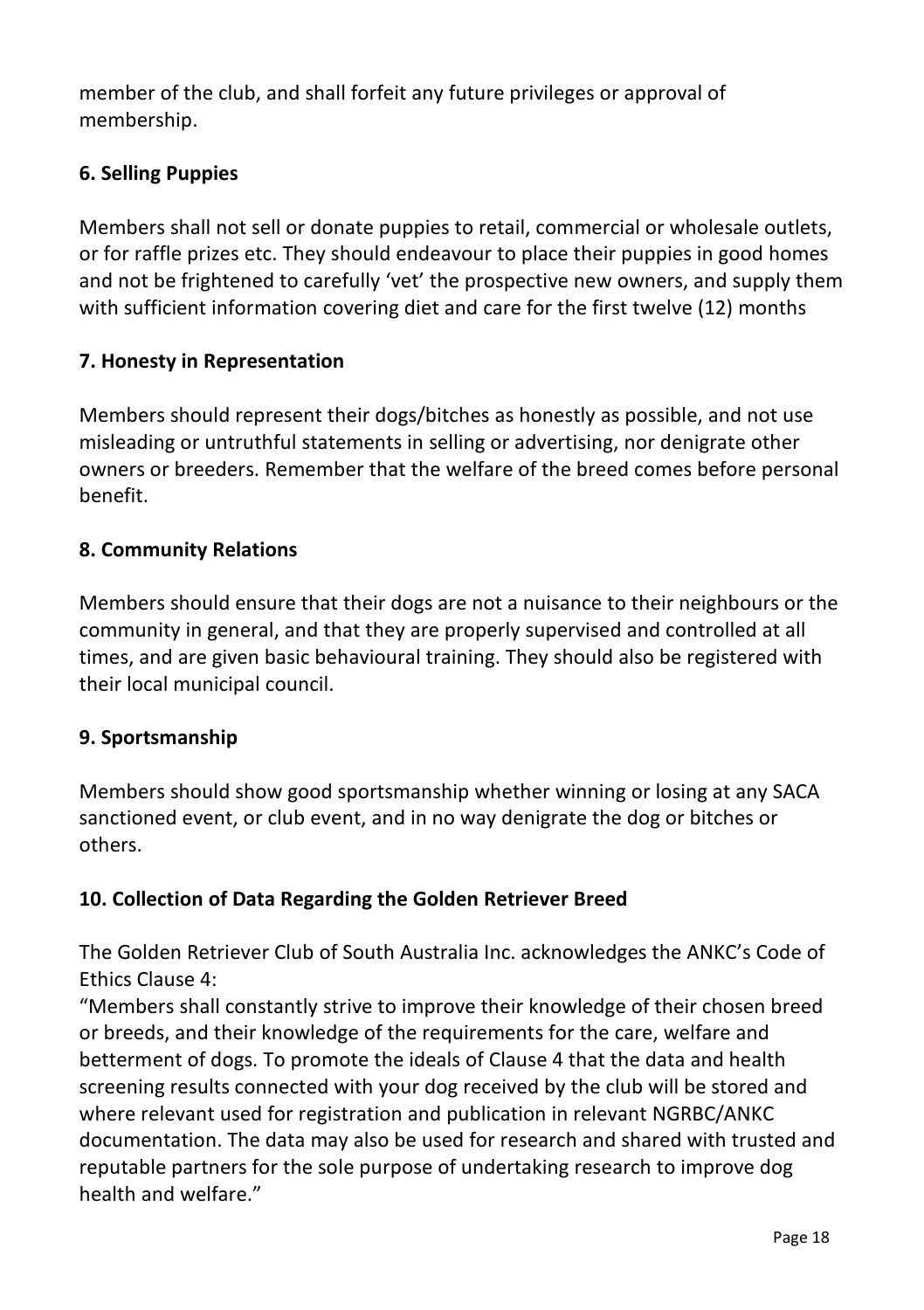# **Dogs SA Code of Ethics** (Jan 2020)

## **CODE OF ETHICS FOR MEMBERS**

Each Member shall comply with the following Code of Ethics and any Member who fails to do so shall be guilty of an offence against these Rules.

As a Member of the South Australian Canine Association:

- 1. I shall ensure that at all times all dogs under my control are properly and effectively contained by fencing or enclosure, and are properly housed, fed, watered, exercised and given proper Veterinary attention if and when required.
- 2. I shall not allow any dogs under my care to roam at large, and, when away from home, ensure they are kept fully leashed and under effective control, or otherwise under effective control at all times. *(01/16)*
- 3. I shall breed only for the purpose of improving the quality of the breed in line with the breed standard and strive to eliminate hereditary diseases in the breed/s that I produce.
- 4. I shall strive to have all my breeding stock tested, where tests are available, for hereditary diseases.
- 5. The health and welfare of a bitch being bred from is of paramount importance and I will adhere to the following minimum standards. *(01/20)*
	- (a) Not allow any bitch owned by me and/or under my control to be mated before she is twelve months of age. *(01/20)*

(b) Breeding – A member shall not breed with a bitch causing it to whelp more than twice in any eighteen month (18) period without the prior approval of the SACA. *(01/20)*

(c) Not permit a bitch to have more than five litters in her lifetime. *(01/20)*

(d) Not conduct or permit mother/son, father/daughter or brother/sister matings. Puppies from such matings will not be registered unless approval from the SACA was provided prior to the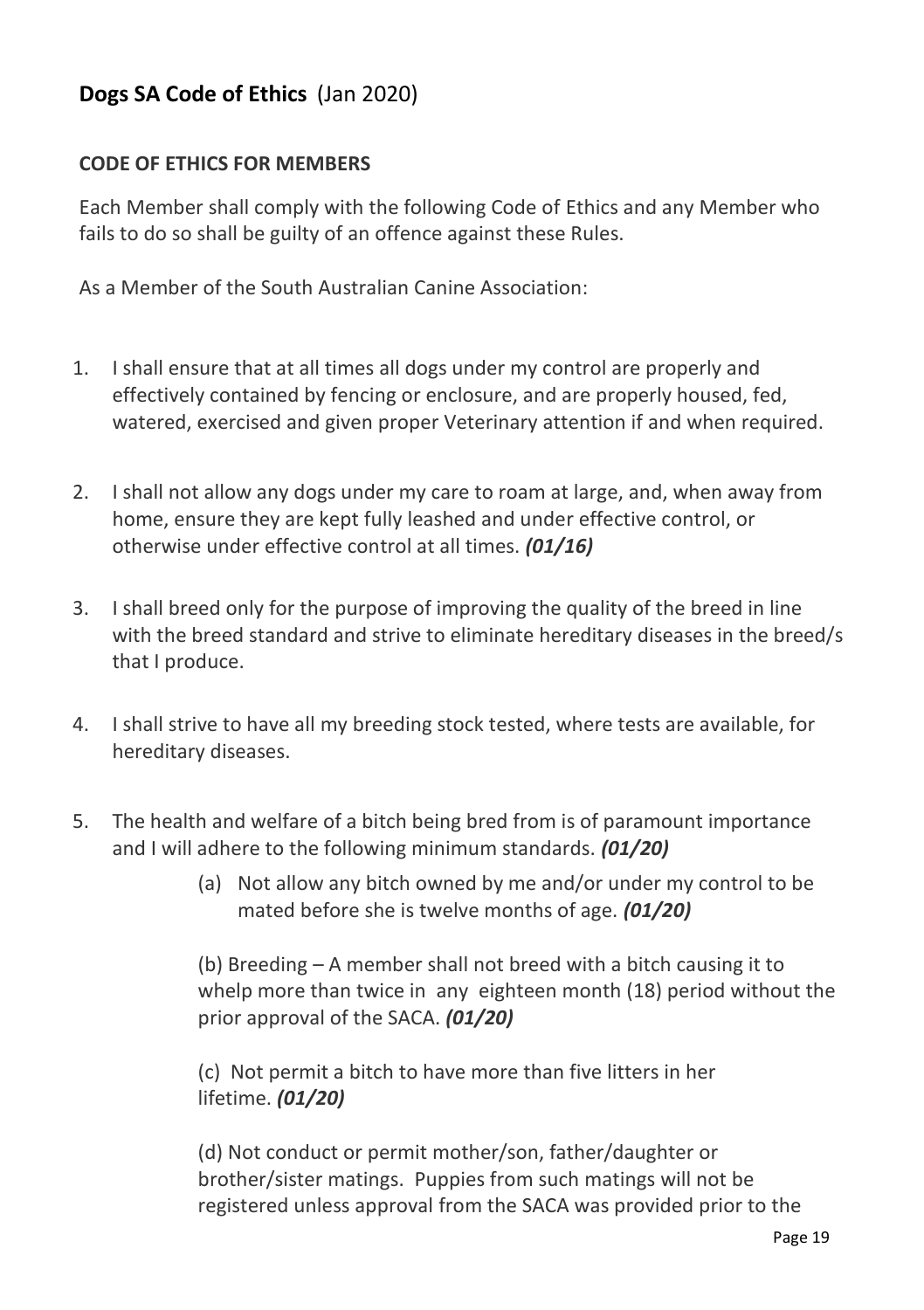mating. SACA will only provide approval where scientifically proven welfare or veterinary reasons exist. *(01/20)*

(e) Not breed a bitch over eight years of age unless at the time of a mating there was a current veterinary certificate stating that the bitch is in good health. The veterinary certificate must be presented at the time of registering the litter resulting from this mating. A current veterinarian certificate is defined as a certificate dated within the three months prior to the mating*. (01/20)*

- 6. I shall not knowingly permit any of my pure bred dogs to be mated to a dog of a different breed, to a cross bred dog, or to an unregistered dog of the same breed, or to a dog of the same breed which is entered on the Limited Register, unless specific permission is given by the SACA.
- 7. I shall not sell or otherwise transfer from my care any puppy under eight weeks of age, thus allowing for vaccination to be given at six weeks of age and thereby allowing for the ten to fourteen days for the vaccine to take effect. Upon the disposal of the dog I shall provide the owner with a current vaccination certificate of that dog issued by a Veterinary Surgeon. Accepted Veterinarian vaccination certificates are C3 12/36 months, C4, C5 or an annual Titre Test accompanied by a Veterinarian letter*. (01/19)*
- 8. I shall not knowingly sell or otherwise transfer from my care any dog that is not in good health.
- 9. I shall ensure that any puppy that is to be exported shall be a minimum of eleven weeks of age and micro-chipped. *(01/12)*
- 10. I shall ensure that all persons acquiring dogs from me clearly understand their responsibility for the care and welfare of the animal as defined in Clause 1 and 2 above. I shall not knowingly misrepresent the characteristics of the breed, nor falsely advertise, or mislead any person regarding the performance of any dog. I shall provide to all purchasers of dogs or those placed by me, written details of all dietary and vaccination requirements and responsible dog ownership and/or an appropriate publication relating to such requirements.
- 11. I shall not sell any dog to commercial dog wholesalers, retail pet dealers, or directly or indirectly to allow a dog to be given as a prize or donation in a contest of any kind or to be auctioned. *(01/12)*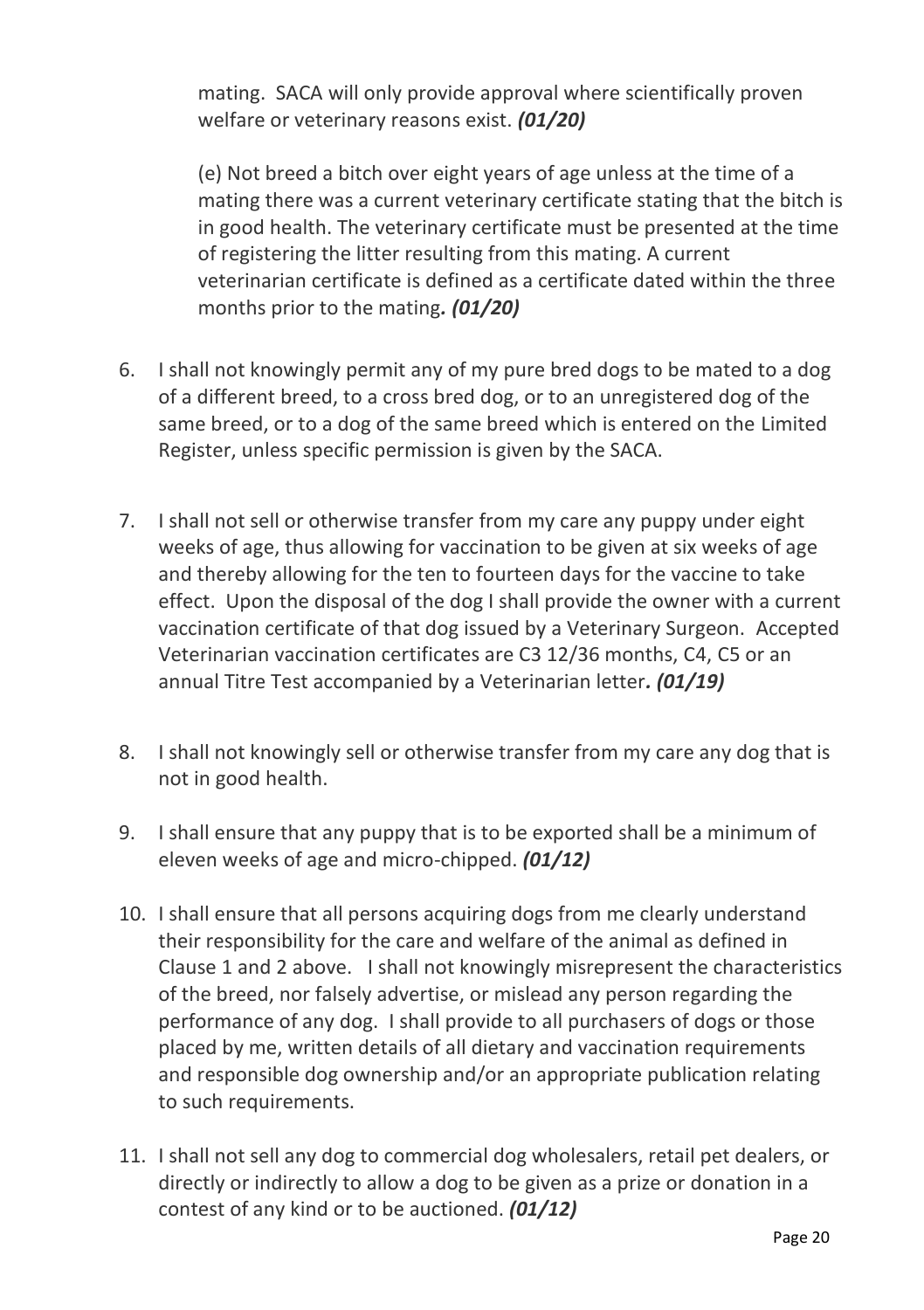# **GOLDEN RETRIEVER CLUB OF SOUTH AUSTRALIA INC**

# **CLUB LOGOS**

NO. 1 – Prepared by Mrs L Mansfield

NO. 2 – Prepared by Miss L Eatts

NO. 3 – Prepared by Alan Ziegler

NO. 4 – Prepared by Hilary Larsen





 $PIF$ 



Appendix B